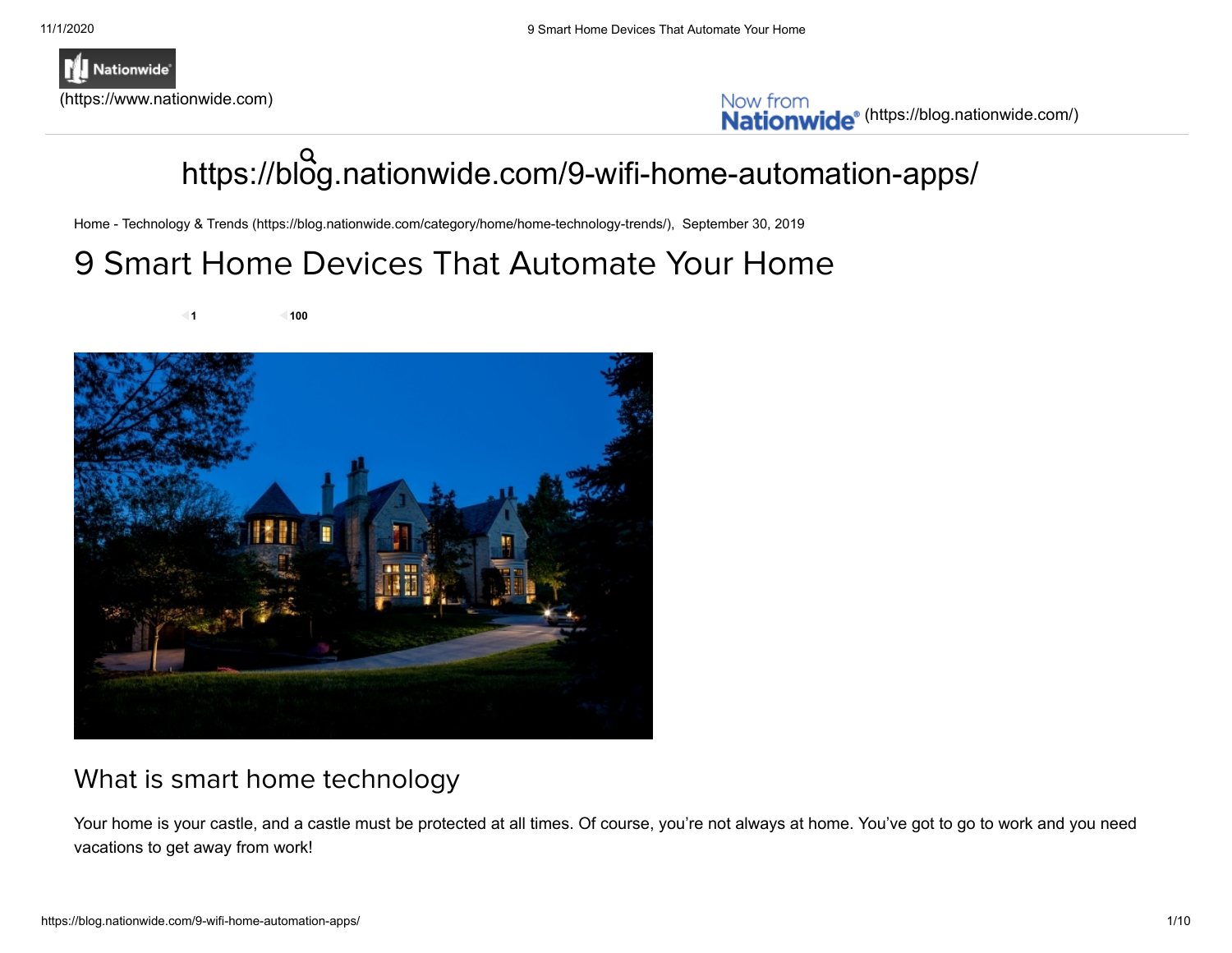So how can you keep a watchful eye over your home and make sure your belongings are safe when you're away? Two words: home automation. There are many companies revolutionizing the home automation industry.

Home automation has been around for a long time, but the emergence of smartphones and Wi-Fi has made the technology more convenient and affordable. It might sound like science fiction, but you can now control all of the appliances in your home right from your smartphone.

We still haven't reached the day where the dishes do themselves, but these 9 smart home devices can make your life easier.

#### 1. Smart home security system

[Have you ever wished you could keep an eye on your home when you are out of town? With automated security technology such as](https://getpiper.com/) **Piper** (https://getpiper.com/), you can now monitor your home security system 24/7 from your smartphone with a smart home security app. Piper gives you a panoramic view of your home and should notify you if any unusual motion is detected.

If your home is supposed to be empty during your family getaway, Piper should notify you with a phone call, text, or email if, for instance, a window is opened or it detects a loud noise on your property. You can even see a video of what caught its attention on your phone.

#### 2. Video doorbell camera

When you're on your next tropical vacation, not everyone will know that you're away from home. People may drop by your house and ring the doorbell expecting to see you. With **[Ring \(https://shop.ring.com/pages/doorbell-cameras\)](https://shop.ring.com/pages/doorbell-cameras)**, you can answer your door from the palm of your hand. Ring's VideoDoorbell is a Wi-Fi enabled doorbell camera that allows you to video chat with visitors through your smartphone.

Have you ever missed an important package because you were just a few minutes late getting home? With doorbell cameras, you can let the delivery man know that it's safe to leave the delivery at your door.

## 3. Smart plug and smart outlets

Let's say you rushed to work in the morning and forgot to turn the TV off. With the **Belkin WeMo smart power outlet**

**[\(https://www.belkin.com/us/Products/home-automation/c/wemo-home-automation/\)](https://www.belkin.com/us/Products/home-automation/c/wemo-home-automation/)**, you can use your home Wi-Fi network to turn devices on and off right from a smart home app. This home automation technology can even tell you how much power or energy you use on your electronics, [giving you valuable insight into which electronics and appliances are costing you the most each month. Check out our](https://blog.nationwide.com/energy-saving-tips-to-reduce-electricity-bill/) **summer energy savings guide (https://blog.nationwide.com/energy-saving-tips-to-reduce-electricity-bill/)** for help cutting down on energy consumption from your electronics and more.

#### 4. Smart thermostat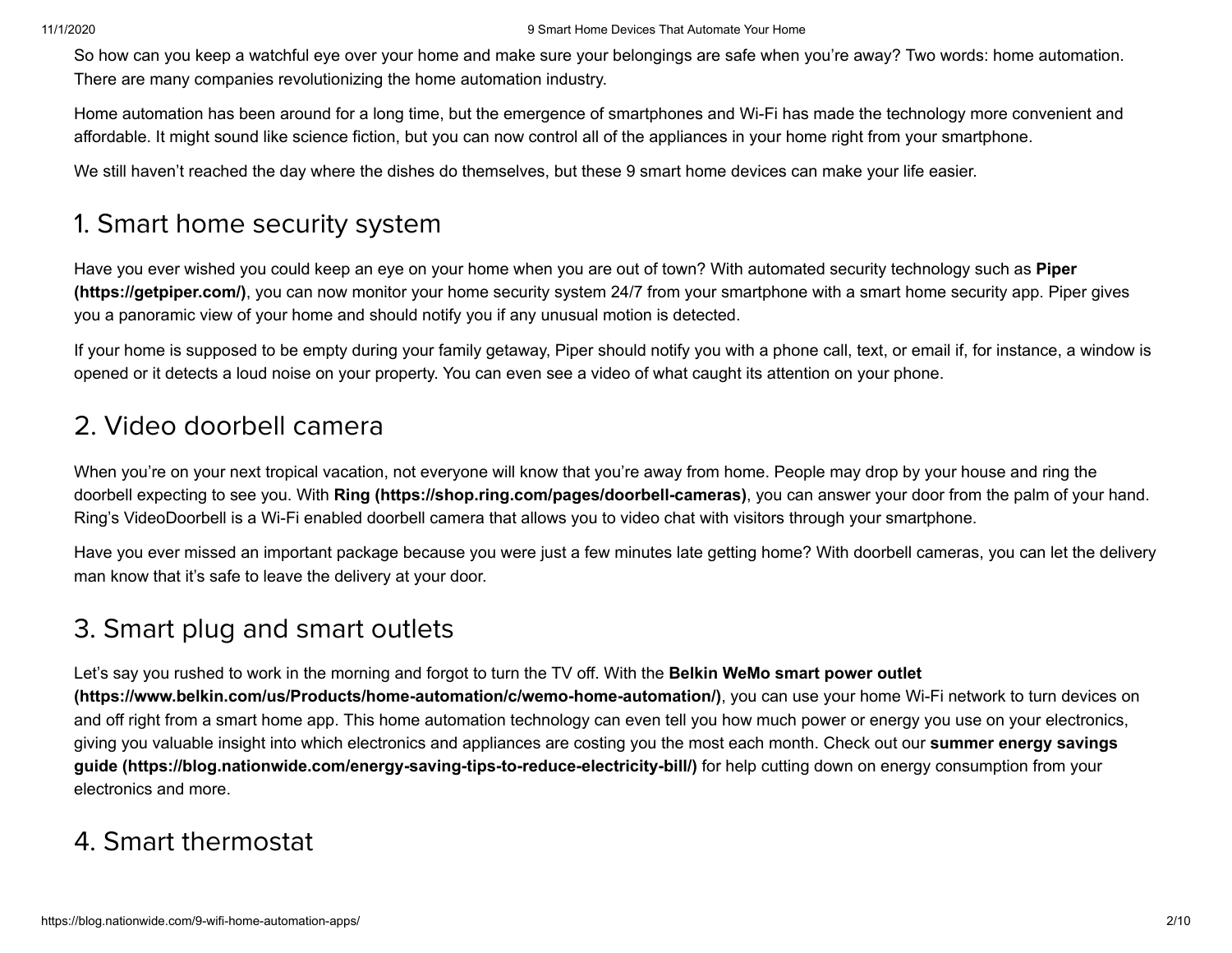Forgetting to adjust the thermostat when you leave your house can be a big waste of money. Smart thermostats are making this scenario a thing of the past. With technology like **Nest (https://store.google.com/us/category/connected\_home?hl=en-**

**[US&GoogleNest&utm\\_source=nest\\_redirect&utm\\_medium=google\\_oo&utm\\_campaign=GS102776&utm\\_term=control\)](https://store.google.com/us/category/connected_home?hl=en-US&GoogleNest&utm_source=nest_redirect&utm_medium=google_oo&utm_campaign=GS102776&utm_term=control)**, convenient control of your home's thermostat is now right at your fingertips wherever you are.

With a programmable smart thermostat you can control the settings from your Apple or Android smartphone. Best of all, its sophisticated automation technology continually learns to pre-heat/cool your home based on your habits so that you are comfortable at all times. The last thing you want after a long day at work is to come home to a freezing house. With a Wi-Fi enabled thermostat, you can take total control of your home's temperature settings.

[Your thermostat isn't the only appliance you can control from a smart home app. Here is a list of the best](https://blog.nationwide.com/smart-appliances-to-consider/) **smart appliances (https://blog.nationwide.com/smart-appliances-to-consider/)** to help you continue the modernization of your home.

#### 5. Smart irrigation controller

One easy thing to forget when you go on vacation (besides your toothbrush) is finding someone to water your plants. Fortunately, there is even home automation technology that has your garden covered. Whether you are looking for complete Wi-Fi watering systems, moisture sensors, smart gardening apps and cloud platforms or gardening DIY and open source systems, **plant watering sensor systems [\(https://www.techhive.com/article/3220478/best-smart-sprinkler-controller.html\)](https://www.techhive.com/article/3220478/best-smart-sprinkler-controller.html)** can help.

#### 6. Smart smoke and carbon monoxide detectors

Fire and carbon monoxide are two of the biggest safety hazards in your home so it's comforting to have the ability to monitor them from anywhere with a smart home app. Nest also created an alarm that syncs with your smartphone to alert you if the smoke or carbon monoxide alarm goes off. **[Nest Protect \(https://store.google.com/us/product/nest\\_protect\\_2nd\\_gen?hl=en-US&GoogleNest\)](https://store.google.com/us/product/nest_protect_2nd_gen?hl=en-US&GoogleNest)** includes features that give you real-time updates about smoke and carbon monoxide levels. It can also notify you when the batteries are low in your alarms.

## 7. Smart aquarium controller

[Beyond your home and garden, home automation technology can even protect another precious belonging: your fish!](https://www.neptunesystems.com/products/apex-controllers/why-apex/) **Apex aquarium monitoring (https://www.neptunesystems.com/products/apex-controllers/why-apex/)** gives you complete control over your tank from your smartphone. From ozone control to automated feeding, this device eliminates the need for a Nemo-sitter on your next holiday and takes the marine biology guesswork out of your aquarium.

#### 8. Smart locks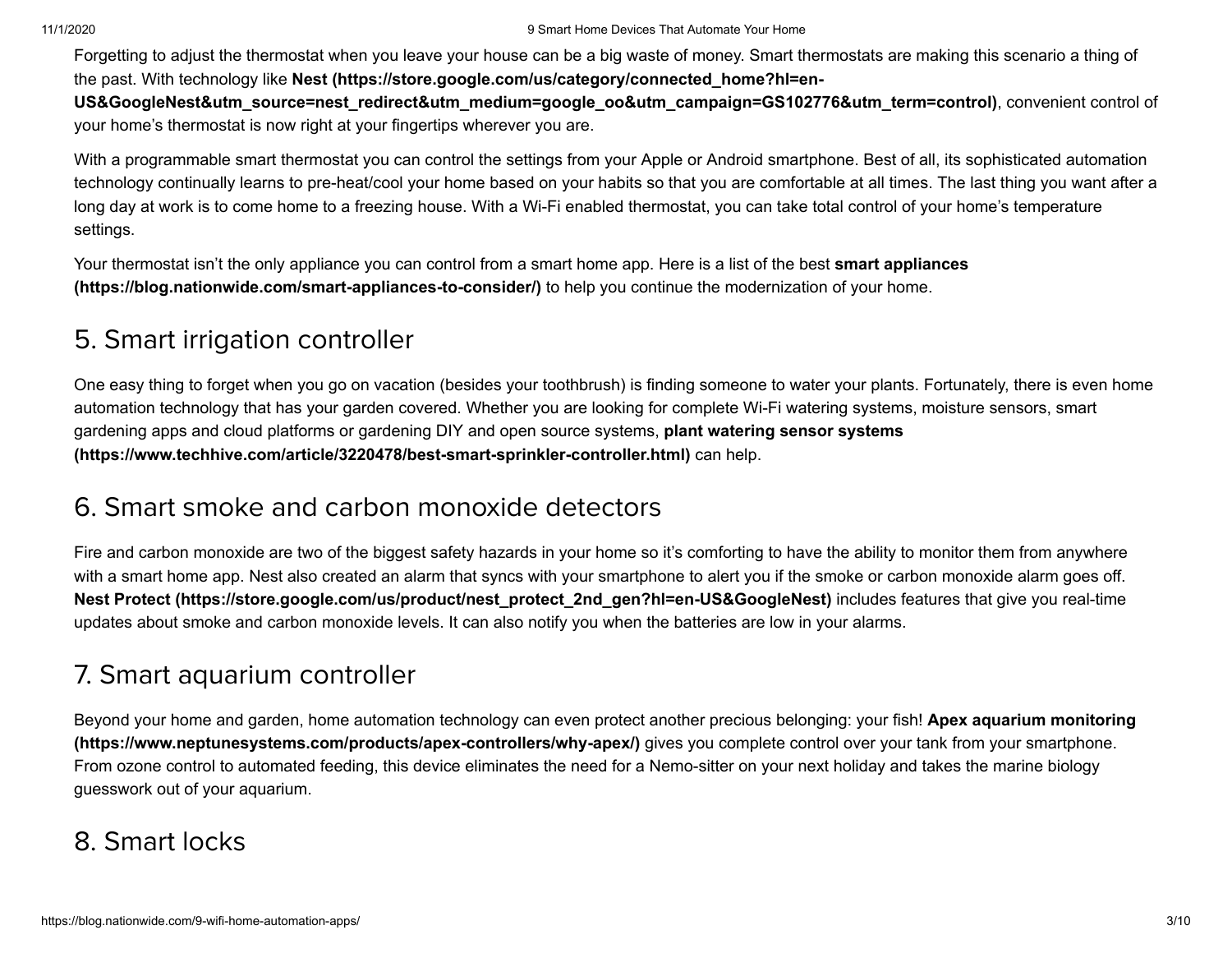Do you ever leave home and forget whether you locked the back door? Worrying about unlocked doors can be a source of anxiety for anyone. What if [you could easily control your locks from your smartphone? You can with the](https://www.schlage.com/en/home/smart-locks.html) **Schlage Connect Smart Deadbolt (https://www.schlage.com/en/home/smart-locks.html)**.

The smart deadbolt gives you a virtual spare key so you don't need to hide anything under your doormat. With this home automation technology, you can control your locks from anywhere with your mobile device. Do you need to let your dog walker in every week while you're at work? You can do so with the Deadbolt.

## 9. Smart home

[What if you were able to control multiple devices in your home through one single app? Wink makes this possible. The](https://www.wink.com/products/) **Wink (https://www.wink.com/products/)** app maintains partnerships with more than 30 products from a variety of manufacturers – offering you convenience and simplicity when it comes to connecting to the items you rely on every day such as sprinkler systems, lights and locks like the Schlage Deadbolt mentioned above. It doesn't stop there; the **[Wink HUB \(https://www.wink.com/products/wink-hub/\)](https://www.wink.com/products/wink-hub/)** is a platform that enables the multi-product connectivity, allowing your smart devices to speak the same wireless language.

Smartphones are quickly becoming all-empowering devices that can turn your house into a fully-controllable smart home. These 9 groundbreaking home automation technologies can be used to protect your home directly from your smartphone. While smart home apps may help make your home [more secure or efficient, they don't protect your property or belongings if something unexpected happens. You'll want to have](https://www.nationwide.com/personal/insurance/homeowners/pages/coverage) **quality home insurance coverage (https://www.nationwide.com/personal/insurance/homeowners/pages/coverage)** to enjoy peace of mind at all times.

*Third party websites and products referenced by Nationwide are controlled and operated by third parties and not by Nationwide. Nationwide makes no representations and disclaims all liability as to the content or material available at those websites, the accuracy of information, and the quality of products or services provided or advertised. The fact that Nationwide references such sites and products is not an endorsement, authorization, express or implied sponsorship, or affiliation with respect to such sites and products, its owners, sponsors, or providers.*

**1 100**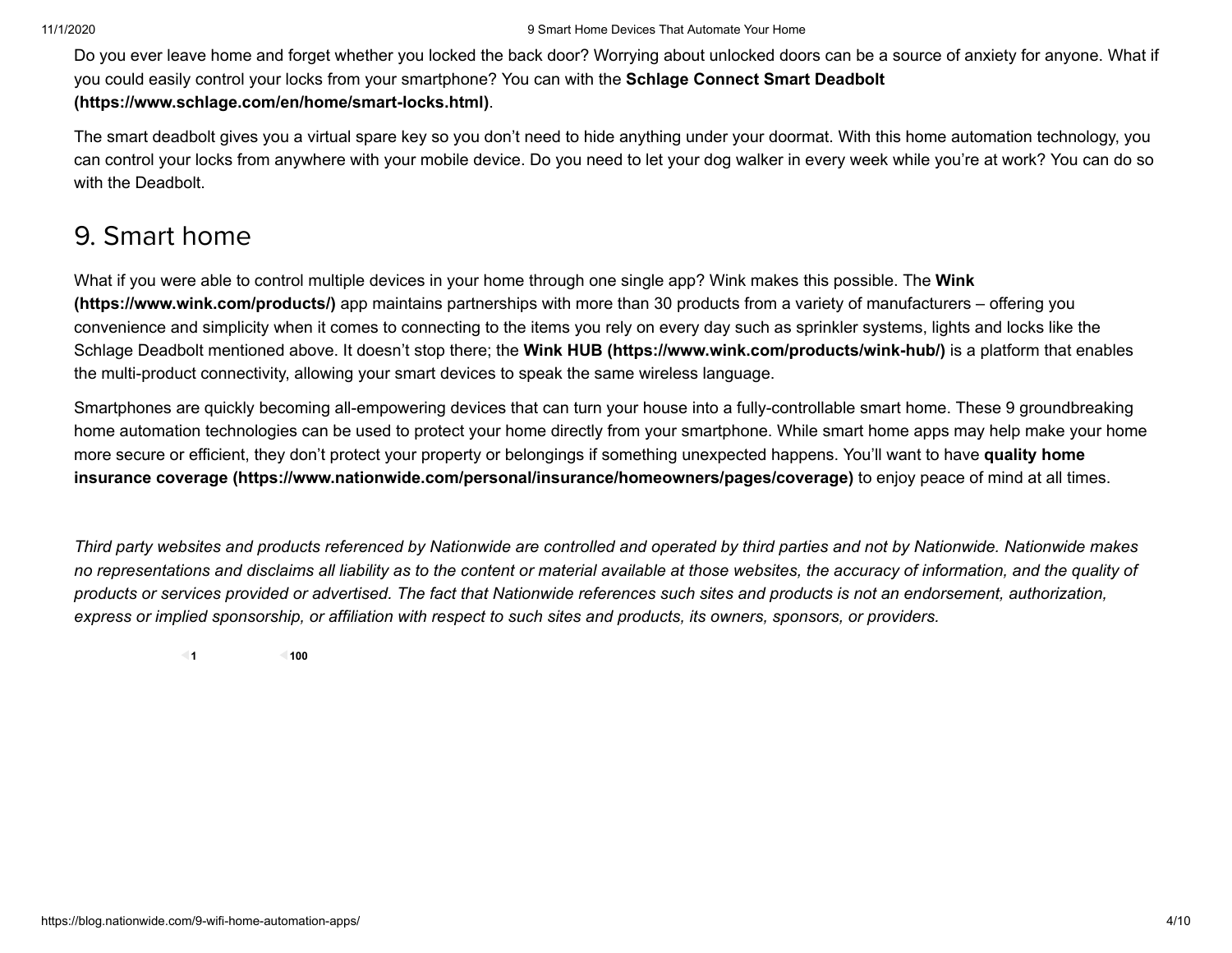$\bullet$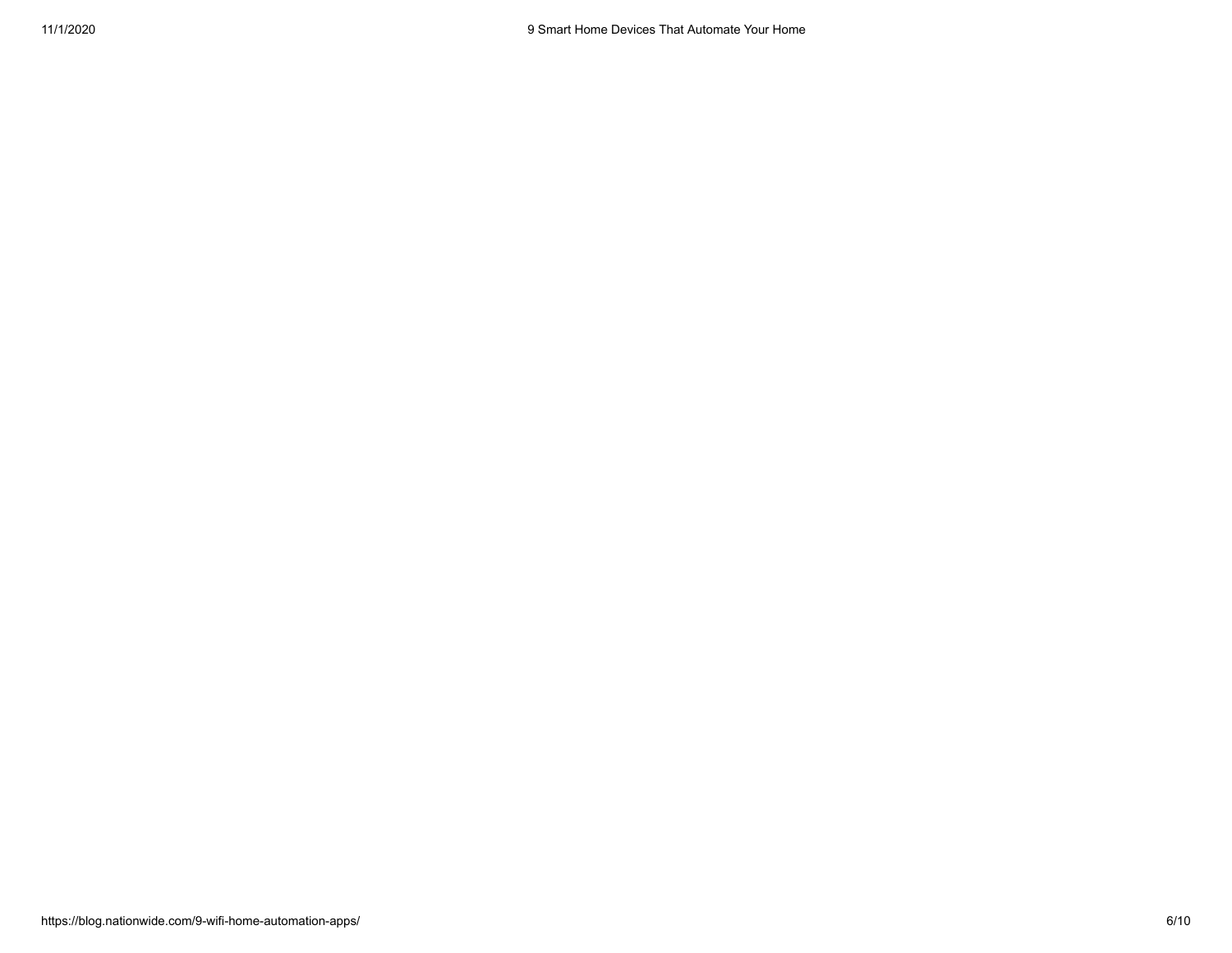#### Sign up for Updates

Enter your email address

**Sign up**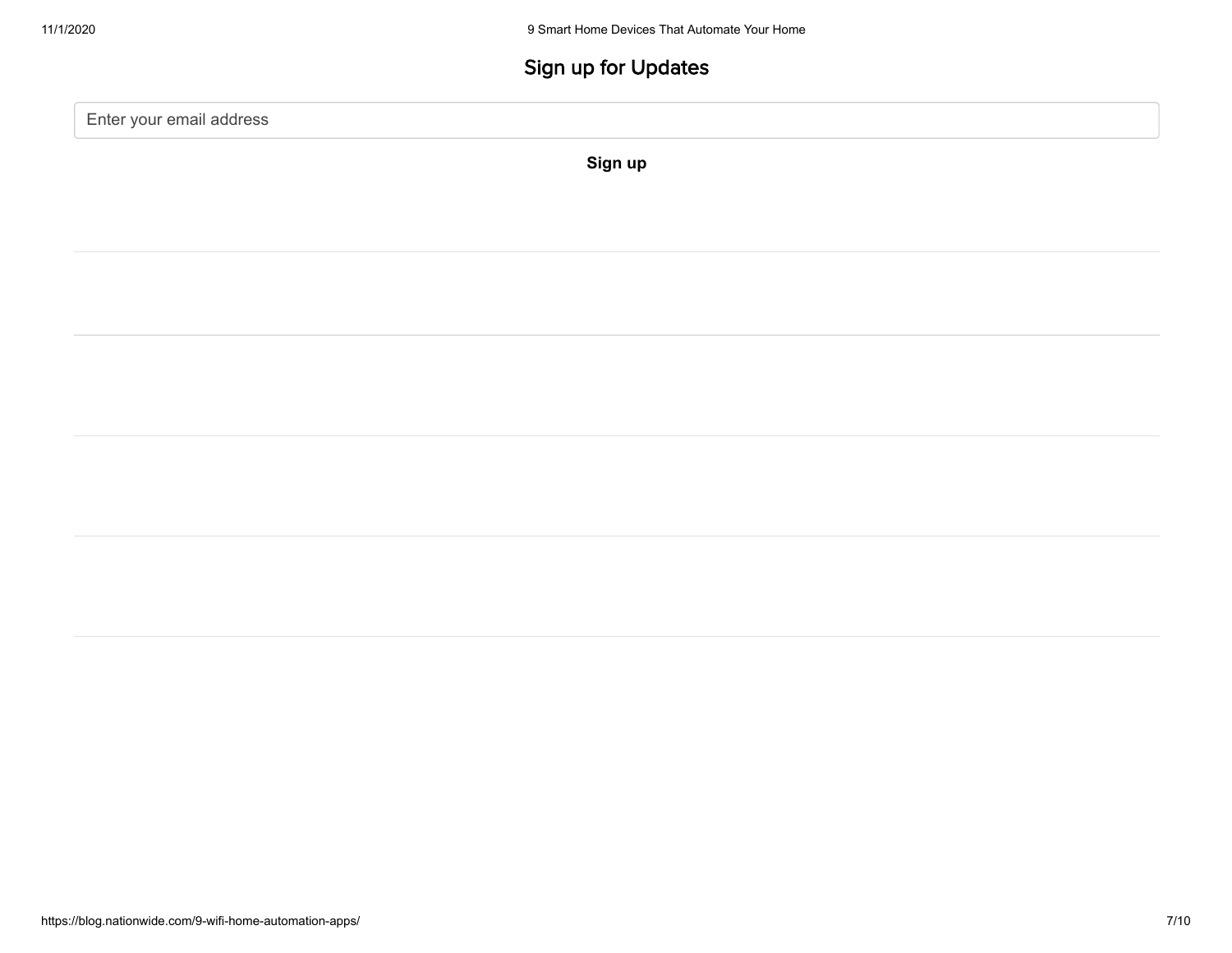#### Tweets by [@Nationwide](https://twitter.com/Nationwide)

Nationwide Retweeted

**[PropertyCasualty360](https://twitter.com/PC_360) NUPROPERTY** @PC\_360

Study: Businesses, consumers need agent guidance on cyber threats [ift.tt/3jGRZNd](https://t.co/NSzfNa7qwv)

[Embed](https://publish.twitter.com/?url=https%3A%2F%2Ftwitter.com%2FNationwide) [View on Twitter](https://twitter.com/Nationwide)

#### Facebook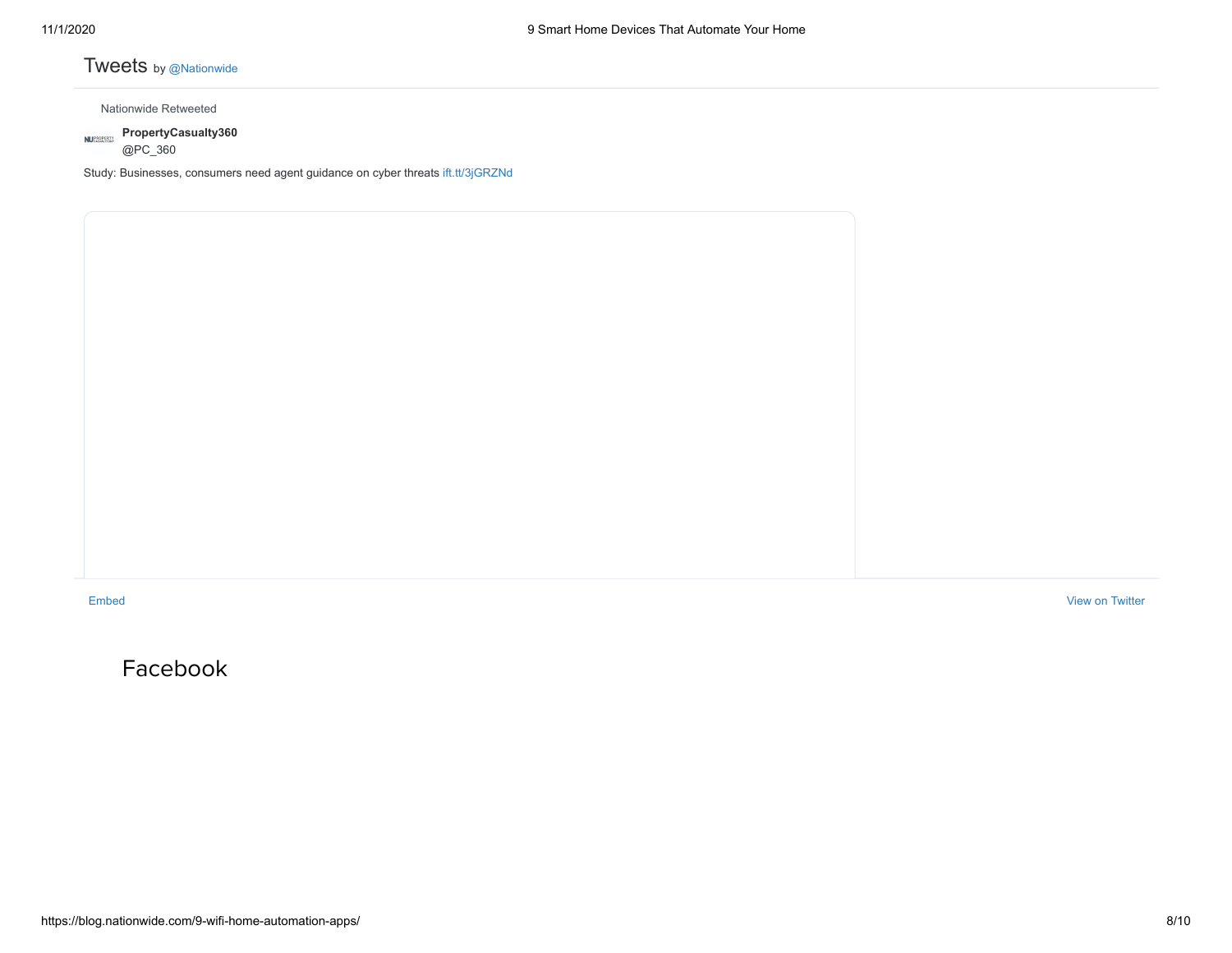| Nationwide <sup>*</sup>                                                                                      | <b>Nationwide</b><br>Like Page | 1M likes       |
|--------------------------------------------------------------------------------------------------------------|--------------------------------|----------------|
|                                                                                                              |                                |                |
| <b>Nationwide</b><br>on Friday                                                                               |                                |                |
| Costumes look just as good<br>virtual as they do in person!<br>What is your #Halloween<br>costume this year? |                                |                |
| 29                                                                                                           | Comment                        | $\overline{2}$ |
|                                                                                                              |                                |                |

#### [\(https://www.nationwide.com\)](https://www.nationwide.com/)

1-877 On Your Side<sup>®</sup> (1-877-669-6877)

[About Us \(https://www.nationwide.com/about-us/about-us-nationwide.jsp\)](https://www.nationwide.com/about-us/about-us-nationwide.jsp)

| [Careers \(https://www.nationwide.com/about-us/careers.jsp\)](https://www.nationwide.com/about-us/careers.jsp)

[\(http://portal.hud.go](http://portal.hud.gov/hudportal/HUD?src=/program_offices/fair_housing_equal_opp) src=/p(bttpa//wwwffi.de

[©2020. Nationwide Mutual Insurance Company and Affiliated Companies. Nationwide Investment Services Corporation, member FINRA](http://www.finra.org/) (http://www.finra.org/). Home Office: One Nationwide Plaza, Columbus, OH. Subject to underwriting guidelines, review, and approval. Products and discounts not available to all persons in all states. Not all Nationwide affiliated companies are mutual companies, and not all Nationwide members are insured by a mutual company.